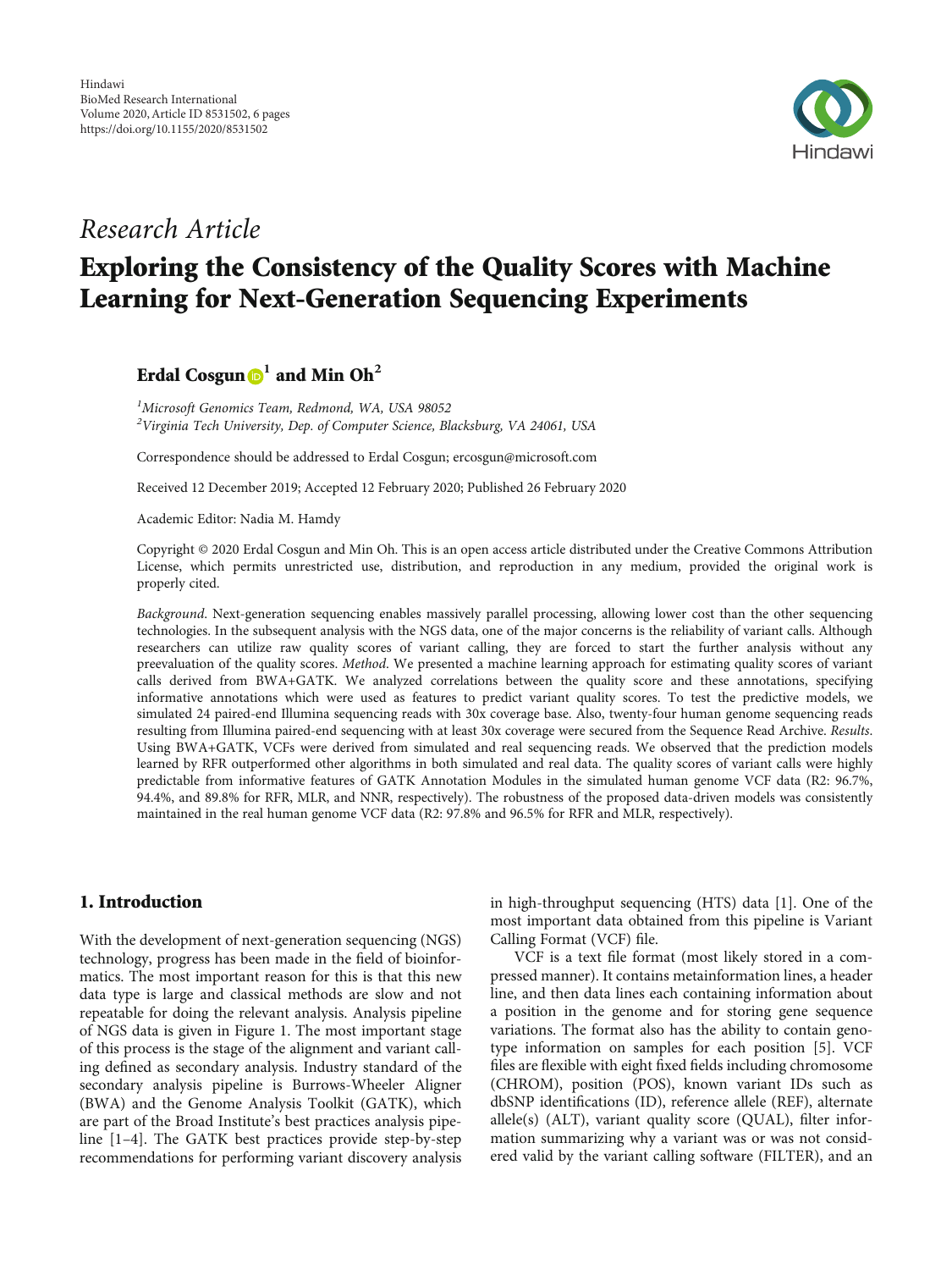<span id="page-1-0"></span>

Figure 1: Analysis pipeline of secondary analysis of NGS data.

information field (INFO) [[6\]](#page-5-0). One of the major parameters of VCF files is Phred-scaled quality score (QUAL). 1000 Genomes Project defined VCF as follows.

QUAL Phred-scaled quality score for the assertion made in ALT, i.e., give -10log\_10 prob (call in ALT is wrong). If ALT is "." (no variant), then this is -10log\_10 p(variant), and if ALT is not ".," this is -10log\_10 p (no variant). High QUAL scores indicate high confidence calls. Although traditionally people use integer Phred scores, this field is permitted to be a floating point to enable higher resolution for low-confidence calls if desired [\[7\]](#page-5-0). The importance of QUAL data came from its meaning: QUAL tells us how confident we are that there is some kind of variation at a given site. The variation may be present in one or more samples [[7, 8](#page-5-0)].

Quality scores can be analyzed and their distributions can be checked with different tools such as SAMtools [[9\]](#page-5-0) and R-Bioconductor VariantAnnotation package [[10](#page-5-0)]. BWA +GATK best practices will create VCF files with QUAL, and researchers are using this data for filtering, merging the variations in their studies. Therefore, QUAL is one of the important parameters of VCF files.

Machine learning prediction algorithms are very helpful for understanding and extracting the relevant information of genomics data sets. Wood et al. developed a machine learning approach called Cerebro that increased the accuracy of calling validated somatic mutations in tumor samples from cancer patients [\[11](#page-5-0)]. Trakadis et al. present a novel predictor which could potentially enable studies exploring

disease-modifying intervention in the early stages of the disease with supervised machine learning (ML) methods [[12](#page-5-0)]. Kawash et al. present ARIADNA (ARtificial Intelligence for Ancient DNA), a novel approach based on machine learning techniques, using specific aDNA characteristics as features to yield improved mutation call [[13](#page-5-0)]. We can give different examples of using ML on genomics.

In this study, we developed a ML model that can predict the "expected QUAL scores of VCF files." The reason behind this aim is researchers directly using the results of secondary analysis pipelines without checking the parameters. On the other hand, repeatability of the secondary analysis is a big question for most of the implementations. If researchers do not have "concordant secondary analysis pipelines," they will have different VCF files. This will directly affect the QUAL scores which are used for filtering and QC purposes. Researchers can predict the expected QUAL scores and our model and trust their VCF files.

#### 2. Materials and Methods

2.1. Data Set. In order to assess the predictive power of the regression models, synthetic human genomes, as well as real human genomes, were used in our evaluation. The simulation of the human genomes was conducted with the sophisticated genomic simulator, VarSim, considering the full spectrum of variants [\[14\]](#page-5-0). The VarSim perturbs human reference genome by injecting a wide range of variants, including singlenucleotide variants, small indels, and large structural variants into the reference genome. In total, twenty-four diploid genomes were synthesized based on GRCh37/hg19 human genome assembly with germline mutations which are sampled from comprehensive genetic variation databases (dbSNP and DGV) [\[15, 16](#page-5-0)]. The execution parameters adjusting the number of each variant type of synthetic genome were varied according to the distributions of the number of variants of five different continental groups reported by the 1000 Genomes Project [[17](#page-5-0)]. Sequentially, we simulated next-generation sequencing reads based on the synthetic human genomes using ART, which was used as a primary tool for the simulation study of the 1000 Genomes Project [[18](#page-5-0)]. The empirical read quality profile derived from large real sequencing data was utilized to simulate sequencing errors when ART simulated paired-end Illumina sequencing reads with  $\times$ 30 coverage.

In addition to synthetic human genomes, real human genome sequencing reads were secured from the Sequence Read Archive (SRA) of the National Center for Biotechnology Information (NCBI) [[19](#page-5-0)]. We collected the twentyfour whole-genome sequencing reads which resulted from Illumina paired-end sequencing with at least ×30 coverage using SRA toolkit 2.8.2.

2.2. Variant Calling. For both simulated and real sequencing reads, variants were called using Microsoft Genomics Service which is an advanced optimization of Broad Institute's best practices pipeline for genome reassembly—the Burrows-Wheeler Aligner (BWA) and the Genome Analysis Toolkit (GATK). Microsoft Genomics Service accelerates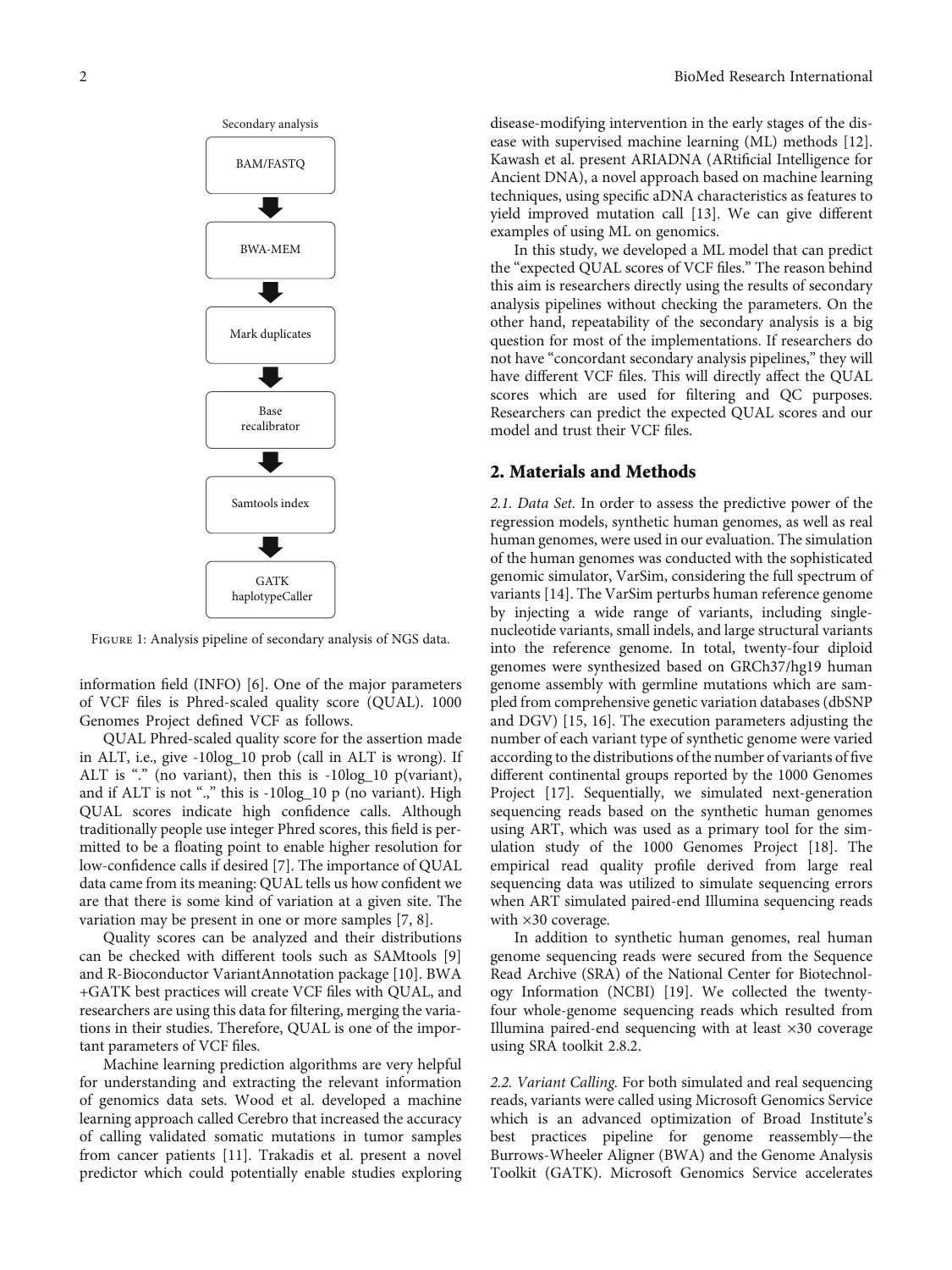| Category     | Field       | Type    | Description                                                                  |
|--------------|-------------|---------|------------------------------------------------------------------------------|
| <b>INFO</b>  | AC          | Integer | Allele count in genotypes, for each ALT allele, in the same order as listed  |
|              | $DB$        | Flag    | dbSNP membership                                                             |
|              | DP          | Integer | Approximate read depth: some reads may have been filtered                    |
|              | FS          | Float   | Phred-scaled $p$ value using Fisher's exact test to detect strand bias       |
|              | MQ          | Float   | RMS mapping quality                                                          |
|              | <b>SOR</b>  | Float   | Symmetric odds ratio of $2 \times 2$ contingency table to detect strand bias |
| <b>GENO</b>  | AD          | Integer | Allelic depths for the ref and alt alleles in the order listed               |
|              | GQ          | Integer | Genotype quality                                                             |
| <b>FIXED</b> | <b>OUAL</b> | Float   | A quality score associated with the inference of the given alleles           |

Table 1: VCF fields extracted by VariantAnnotation package.

|             | AC       | DB       | DP       | FS       | MQ       | SOR      | AD       | GQ    | <b>QUAL</b> |
|-------------|----------|----------|----------|----------|----------|----------|----------|-------|-------------|
| AC          | 1.000    |          |          |          |          |          |          |       |             |
| DB          | $-0.017$ | 1.000    |          |          |          |          |          |       |             |
| DP          | $-0.156$ | 0.059    | 1.000    |          |          |          |          |       |             |
| FS          | $-0.352$ | 0.026    | 0.211    | 1.000    |          |          |          |       |             |
| MQ          | 0.098    | $-0.017$ | $-0.189$ | $-0.275$ | 1.000    |          |          |       |             |
| SOR         | $-0.022$ | 0.011    | 0.077    | 0.651    | $-0.340$ | 1.000    |          |       |             |
| AD          | $-0.628$ | 0.035    | 0.736    | 0.369    | $-0.255$ | 0.158    | 1.000    |       |             |
| GQ          | $-0.151$ | 0.007    | 0.151    | 0.036    | 0.187    | $-0.126$ | 0.085    | 1.000 |             |
| <b>OUAL</b> | 0.625    | 0.038    | 0.366    | $-0.191$ | 0.078    | $-0.085$ | $-0.291$ | 0.104 | 1.000       |

Figure 2: Average correlation coefficient matrix of simulated 24 data sets.

the secondary analysis of genomes by fully parallelizing alignment and variant calling process on the cloud hardware. The sequencing reads were aligned to the human reference genome (GRCh37/hg19), and the genotypes were called with parallelization of GATK HaplotypeCaller supported by Microsoft Genomics Service.

2.3. Transforming Variant Calling Format into Machine Learnable Structure. The variant calls of the secondary analysis powered by Microsoft Genomics Service were obtained in the form of variant call format (VCF). We have used R-Bioconductor"VariantAnnotation"[\[10](#page-5-0)] package to import VCF files into an R environment and to convert the imported VCF data into a data frame object in which INFO and genotype fields and their values for each variant were extracted as well as FIXED fields. Table 1 shows the details of various fields that were used as learning features of each called variant for the following machine learning step.

2.4. Building Predictive Models. Prediction models were trained on VCF data containing various fields derived from the variant caller. These fields accommodating the technical values of GATK Annotation Modules for each variant call

were used as features for regression models to estimate quality score. We empirically selected informative features, including "Allele count" (AC), approximate read depth (DP), and allelic depths (AD) based on correlations between quality score and other features averaged across the simulated samples (Figure 2). To avoid unfair prediction, it was prohibited to include Phred-scaled likelihoods (PL) in learning features as it directly derives quality score. Also, duplicated features that are simply statistics of other features or scaled values originated from other features were excluded in feature selection step. Adjusted Pearson correlation coefficients for selected features are as follows: simulated data set: AC (0.625), DP (0.366), and AD (-0.291) (Figure 2); real data set: AC (0.639), DP (0.366), and AD (-0.261) (Figure [3](#page-3-0)).

We applied three machine learning algorithms to estimate a quality score of each variant call: multivariate linear regression, random forest regression, and neural network regression. Multivariate linear regression is simple and widely used as a basic step in regression analysis, which attempts to model a linear relationship between multiple independent variables and dependent variable by minimizing estimation errors. Random forest regression is a nonparametric regression method that aggregates results of regression trees.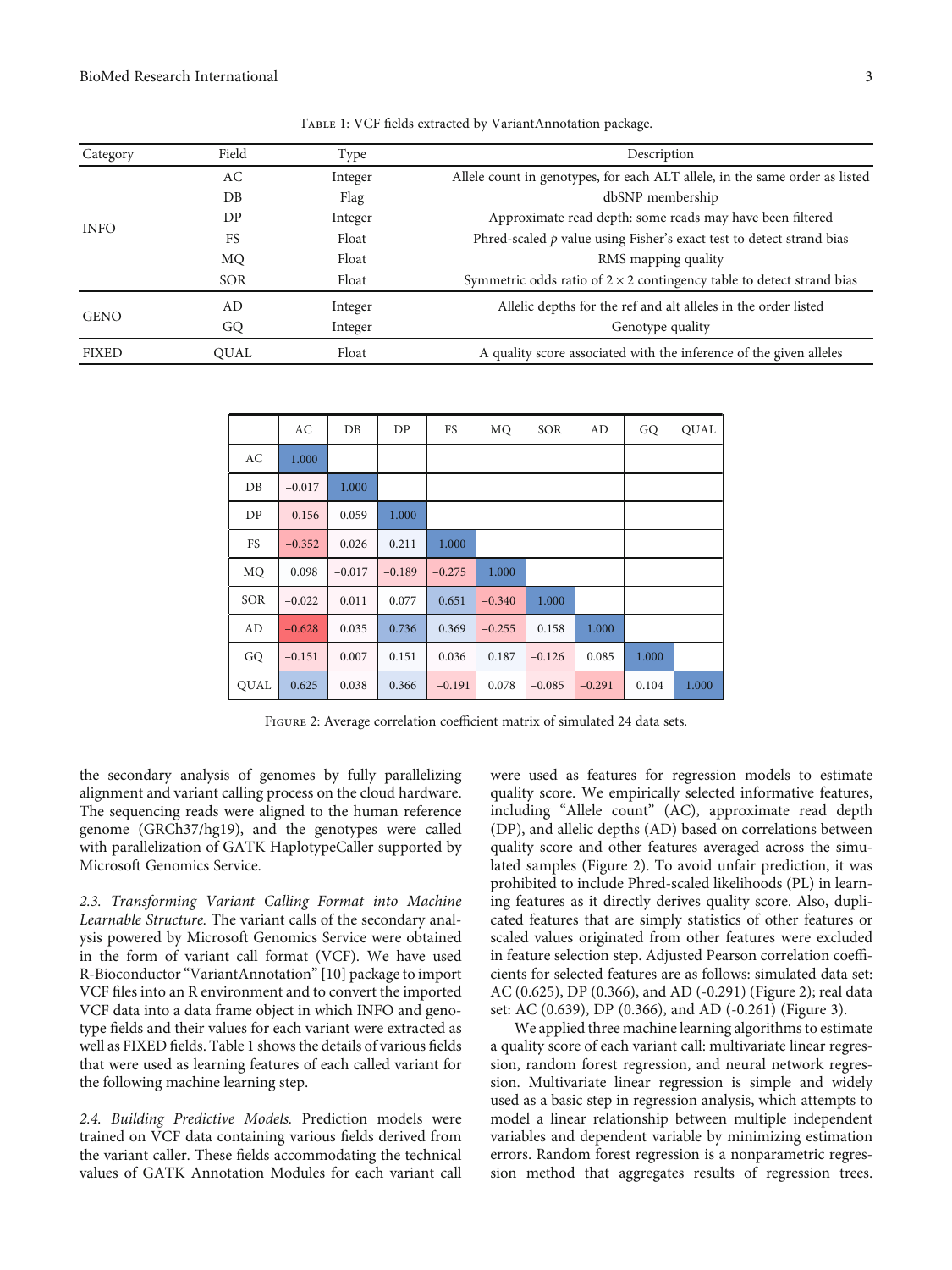<span id="page-3-0"></span>

|            | AC       | DB       | DP       | FS       | MQ       | <b>SOR</b> | AD       | GQ    | <b>QUAL</b> |
|------------|----------|----------|----------|----------|----------|------------|----------|-------|-------------|
| AC         | 1.000    |          |          |          |          |            |          |       |             |
| $DB$       | $-0.020$ | 1.000    |          |          |          |            |          |       |             |
| DP         | $-0.176$ | 0.059    | 1.000    |          |          |            |          |       |             |
| FS         | $-0.362$ | 0.039    | 0.211    | 1.000    |          |            |          |       |             |
| MQ         | 0.098    | $-0.017$ | $-0.199$ | $-0.275$ | 1.000    |            |          |       |             |
| <b>SOR</b> | $-0.032$ | 0.011    | 0.077    | 0.671    | $-0.342$ | 1.000      |          |       |             |
| AD         | $-0.688$ | 0.035    | 0.736    | 0.368    | $-0.265$ | 0.158      | 1.000    |       |             |
| GQ         | $-0.151$ | 0.008    | 0.161    | 0.036    | 0.197    | $-0.116$   | 0.084    | 1.000 |             |
| QUAL       | 0.639    | 0.040    | 0.366    | $-0.191$ | 0.078    | $-0.085$   | $-0.261$ | 0.104 | 1.000       |

Figure 3: Average correlation coefficient matrix of real 24 data sets.

Table 2: Prediction result for 24 simulated VCFs.

| Metric             | Machine learning algorithm | $R^2$ | <b>RMSE</b> | <b>RSE</b> | <b>MAE</b> | RAE   |
|--------------------|----------------------------|-------|-------------|------------|------------|-------|
|                    | <b>MLR</b>                 | 0.944 | 181.726     | 0.056      | 114.624    | 0.196 |
| Average            | <b>RFR</b>                 | 0.967 | 139.537     | 0.033      | 49.050     | 0.084 |
|                    | <b>NNR</b>                 | 0.898 | 212.891     | 0.102      | 110.602    | 0.189 |
|                    | <b>MLR</b>                 | 0.003 | 4.346       | 0.003      | 3.180      | 0.007 |
| Standard deviation | <b>RFR</b>                 | 0.004 | 8.387       | 0.004      | 1.254      | 0.003 |
|                    | <b>NNR</b>                 | 0.191 | 124.380     | 0.191      | 100.858    | 0.172 |

MLR: multivariate linear regression; RFR: random forest regression; NNR: neural network regression; RMSE: root-mean-square error; RSE: relative squared error; MAE: mean absolute error; RAE: relative absolute error.

Random forest regression algorithm draws bootstrap samples from the original data and grows regression tree for each of the bootstrap samples by choosing the best split at each node from randomly sampled predictors. We obtained optimal parameters of the number of trees in a forest (ntree) and the number of randomly sampled predictors that are used as candidates for best split at each node (mtry) using partially manual grid search (ntree  $= 10$  and mtry  $= 2$ ). Neural network regression was conducted by constructing a neural network which consists of input, hidden, and output layers, sequentially. Each layer contains one or multiple nodes, and each of which receives a weighted summation of its inputs in the preceding layer.

The weights of nodes are randomly assigned in an initial stage and are adjusted in each iteration until the output layer produces an optimal solution or the iteration reaches the maximum iteration boundary. Each node in the input layer takes the value of each variable in the input data vector. The output layer has a single output node estimating a quality score. With partially manual grid search, we obtained optimal parameters for learning task: node size of the learning rate = 0*:*01, hidden layer = 12, maximum iteration = 500, and decay = 0*:*01.

In a learning scheme, each VCF data is split into training data containing 80% of whole data points and test data

having the rest of the data points. Regression models were trained on the training data and evaluated on the test data. Prediction performance of regression models was evaluated with five measurements, including R squared  $(R^2)$ , root-mean-square error (RMSE), relative squared error (RSE), mean absolute error (MAE), and relative absolute error (RAE).

#### 3. Results

We built data-driven predictive models for estimating quality scores of variant calls in VCF data derived from 24 simulated human genome reads and 24 real human genome reads using supervised machine learning techniques. Three learning algorithms, multivariate linear regression (MLR), random forest regression (RFR), and neural network regression (NNR), were used to train models based on the most informative features of GATK Annotation Modules for prediction of quality scores.  $R^2$  and error measurements were averaged over the simulated data set as shown in Table 2. The result shows that quality scores of variant calls are highly predictable from informative features of GATK Annotation Modules in simulated human genome VCF data. Interestingly, the prediction models learned by RFR outperform other models with an average  $R^2$  of 96.7%. The other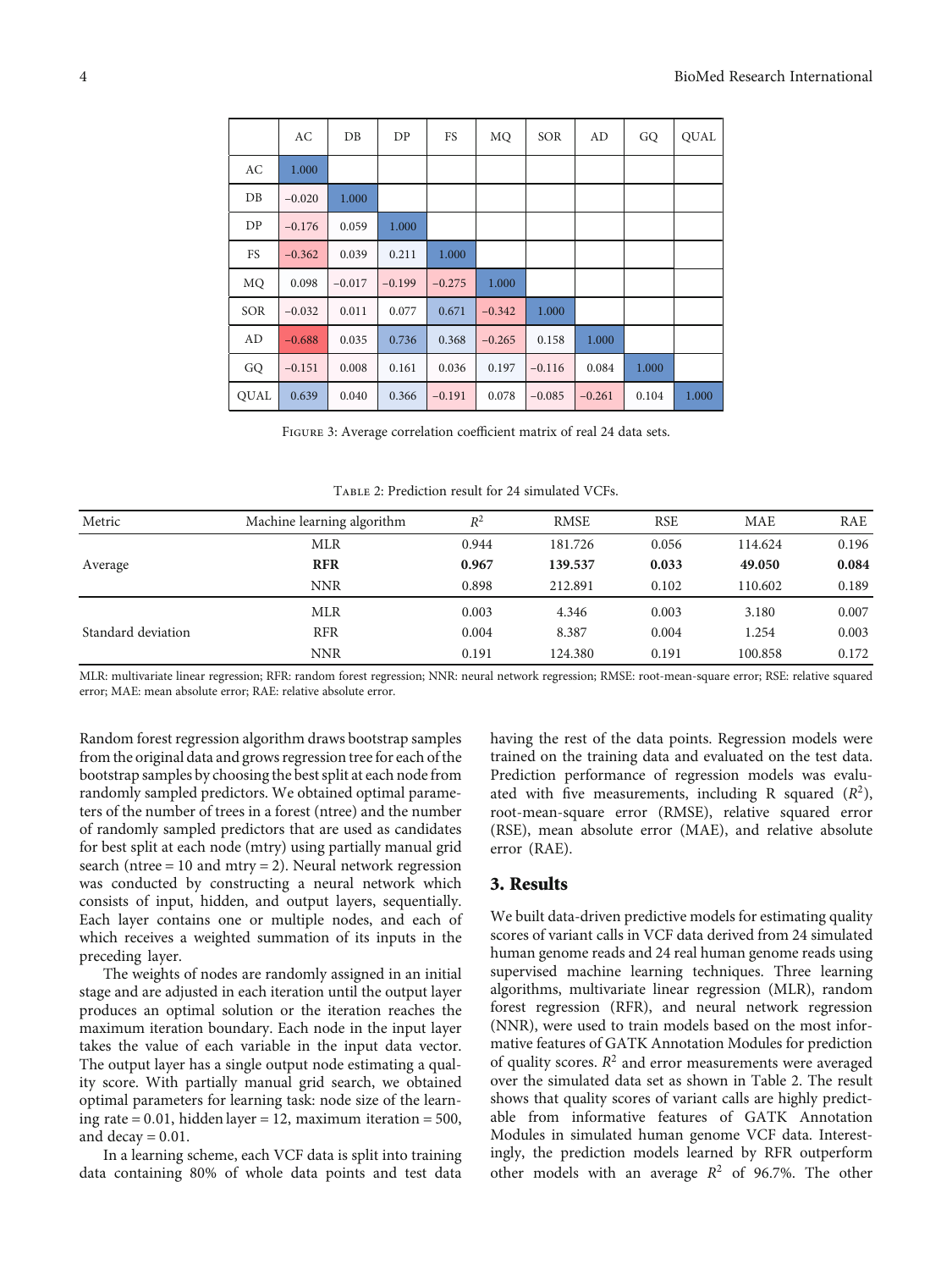| Metric             | Machine learning algorithm | $R^2$ | <b>RMSE</b> | <b>RSE</b> | <b>MAE</b> | RAE   |
|--------------------|----------------------------|-------|-------------|------------|------------|-------|
|                    | <b>MLR</b>                 | 0.965 | 250.403     | 0.036      | 88.170     | 0.302 |
| Average            | <b>RFR</b>                 | 0.978 | 205.793     | 0.023      | 26.474     | 0.085 |
|                    | <b>NNR</b>                 | 0.593 | 804.970     | 0.409      | 180.281    | 0.599 |
|                    | <b>MLR</b>                 | 0.015 | 44.463      | 0.015      | 12.665     | 0.081 |
| Standard deviation | <b>RFR</b>                 | 0.005 | 39.842      | 0.005      | 7.604      | 0.013 |
|                    | <b>NNR</b>                 | 0.345 | 448.786     | 0.344      | 91.056     | 0.286 |

Table 3: Prediction result for 24 real VCFs.

algorithms, MLR and NNR, also represent high predictive power (94.4% for MLR and 89.8% for NNR). In addition, RFR achieved lowest error in all four error measurements, including RMSE, RSE, MAE, and RAE.

Robustness of the proposed data-driven models for predicting quality scores was consistently maintained in VCF data of real human genomes (Table 3). The highest predictive accuracy was achieved by models derived from RFR (average R2 of 97.8%). In addition, MLR models show a relatively high accuracy (an average  $R^2$  of 96.5%), whereas NNR models present a relatively low accuracy (an average  $R^2$  of 59.3%). RFR and MLR models trained on real VCF data resulted in better performance than those models trained on simulated VCF data, although the averaged R2 of NNR models trained on real VCF data was decreased. Accuracies of NNR models had largely fluctuated across the real VCFs (standard deviation of  $R^2$ : 34.5%) as well as simulated ones (standard deviation of  $R^2$ : 19.1%). Furthermore, two error measurements, RMSE and RAE, of the models trained on real VCF data had been increased when compared to that of the other models trained on simulated data, while both MLR and RFR models of real VCF data show the reduced RSE and MAE than that of the corresponding models of simulated VCF data.

#### 4. Discussion

In this study, we have predicted the expected QUAL scores with three different ML methods. Based on our results, RF showed the highest accuracy for the predictions on test sets. Researchers can develop their own models with their retrospective VCF databases. Once they have their VCF files from the secondary analysis pipelines, they can use AC, DP, and AD for checking the performance of the pipelines. In general, for the benchmark, quality scores can be useful for performance assessment. Although we have shown our ML results, we recommend that users can predict their own QUAL values with publicly available data like NA12878 [\(http://www](http://www.internationalgenome.org/data-portal/sample/NA12878) [.internationalgenome.org/data-portal/sample/NA12878](http://www.internationalgenome.org/data-portal/sample/NA12878)).

Another output of the study is showing the difference of simulated and real data on secondary analysis. There are different simulation approaches in the literature [[14](#page-5-0)–[18](#page-5-0)] but there is no consensus for the effect of the simulation algorithms on alignment and variant calling phase. In our study, we have showed that neural network's performance was dramatically decreased on real data set. These results will be helpful for the researchers who are going to do simulation and use NN for prediction. On the other hand, MLR is a

baseline model for most of the regression studies. In our study, we showed that MLR is still valid and useful for predicting the QUAL on NGS data sets. MLR has statistical assumptions but we have used three parameters and they satisfied the assumptions.

Another importance of the approach we used in our study is the possibility of generalization for other VCF parameters (DP and QD). In this way, it is possible to perform supportive analyses especially for VCF concordance analysis. When the secondary analysis studies in the literature are examined, the effects of the parameters on the ML models are ignored. In our study, a new perspective has been introduced to the researchers who are planning to work on this subject. Whole-genome data sets were used in this study. We are also working on developing ML models for exome and other panel genome data with the same approach.

#### 5. Conclusion

In summary, we introduced a secure and scalable quality control workflow for sequence alignment and cohort level germline variant calling for SNPs and indels. Our approach leverages the elastic computing and largely follows common bioinformatics best practices for germline variant calling. Our optimized implementations of specific components accelerate the research projects, shortening the concordance analysis time from sequence data to cohort level variant calls.

The most important problem of genetic studies in recent years is repeatability, consistency, and high cost. Thanks to this study, genetic data control can be performed easily in research projects with budget constraints. The proposed approach is to make experiments that can be repeated more difficult, rather than predicting an already known variable: quality score. In particular, such cloud-based algorithms are expected to produce much cheaper and much more reliable tools with machine learning and deep learning.

#### Data Availability

Real and Simulated data can be found from: [https://aka.ms/](https://aka.ms/genomicseducation) [genomicseducation.](https://aka.ms/genomicseducation)

#### **Disclosure**

Initial results of this study was presented at the American Society of Human Genetics Conference 2018 as a poster in bioinformatics session [\[20\]](#page-5-0).